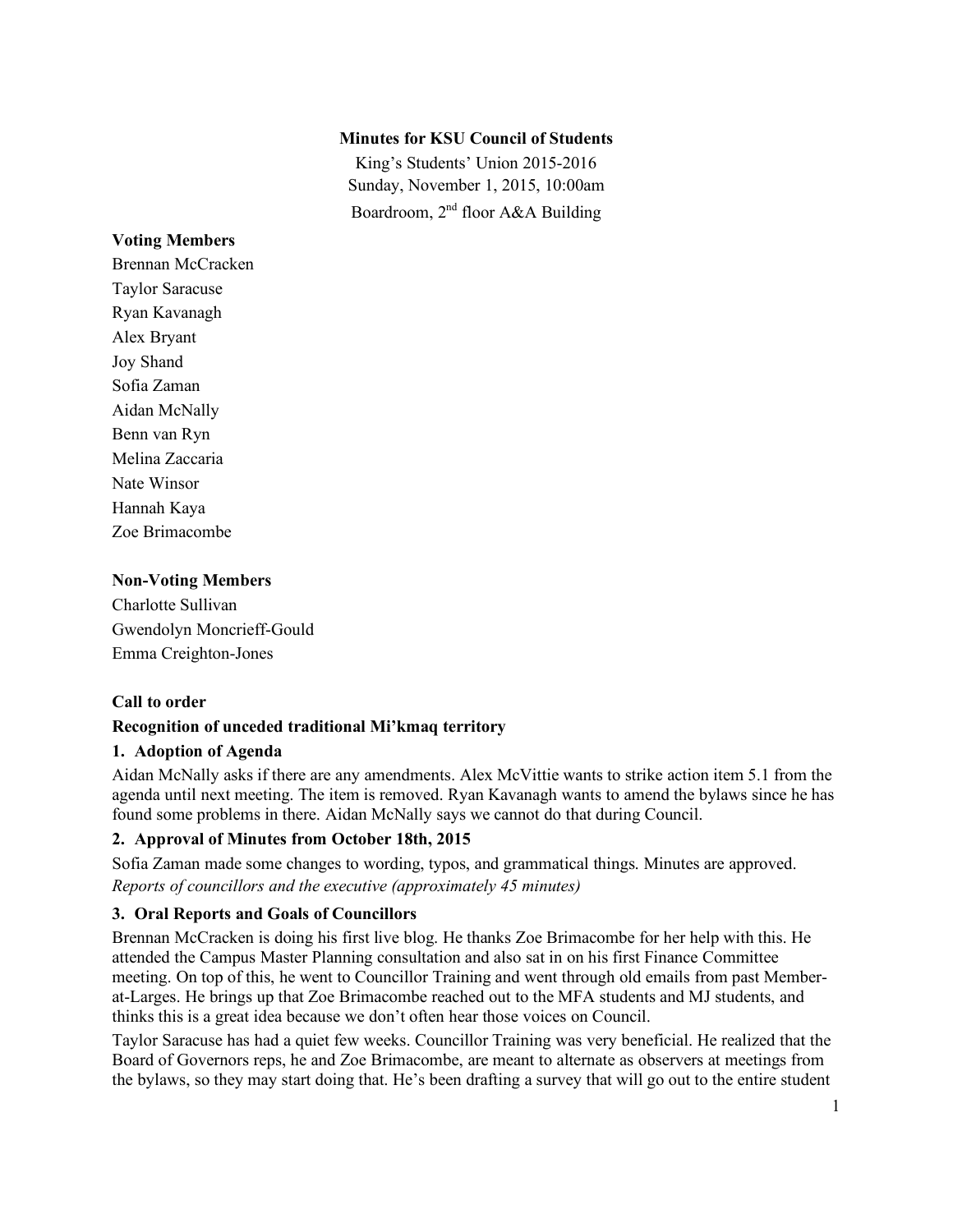body and would love collaboration from other councillors and executives about that. More to come later. He says that Alex Bryant will catch people up more on board politics.

Joy Shand says the DSS has been up to a lot these last few weeks. They are changing their bank account and moving to Scotiabank, which was a suggestion from Dean Hatt so that all the accounts he oversees are under the same bank. They had an appointment on Friday with Claire and Dean Hatt. They have officially opened an account and are setting up electronic funds transfer for levy deposits. They now don't have to wait for the cheque and deposit it. They are also setting up a cash guarantee credit card, which is better than the execs spending their own money and later paying themselves back. This way there is no need to spend their own capital and they only need to write cheques for the people that they're paying. It makes life a lot easier. All of this will be set up under Dean Hatt. He'll maintain the regular contact with the account. It is officially opened, but they still have the TD account where the money is. People need to cash their final cheque before it's officially closed. She also sat on the non-residence space subcommittee the meeting before last and was very surprised. It was really wonderful and they were very welcoming. They wanted student opinions. At the request of the committee, she was put in charge of getting student feedback and so made a survey on Google Forums. Her goal is to get at least 5% of the student body as respondents, but ideally 10%. She will be writing up a final report on that which will be circulated later. Elections have not yet happened for the DSS. They had a CRO who dropped out. Instead of postponing elections, getting nominees, etc. they've appointed a Member at Large and are in the process of appointing a first year rep that have been elected by the council. The membership will vote at the GM on November 15. They also went to Willowbank farm over the weekend and had a lovely time. Not very many people came and they recognized they should have done it before midterms were really heating up. Everyone who went had a really good time. They also participated in preparing the Halloween party in the Wardroom on Friday.

Ryan Kavanagh says he had a fun and informative time at Councillor Training. He had a KSU position list in the workings for the past week or two and finished it. It has been posted as well as a suggestion envelope where people can either anonymously or not submit suggestions if they want to. Those are located on the cork boards of all of the bays as well as in Alex Hall at the front desk on the bulletin board. Alex McVittie and Ryan Kavanagh have started planning some general events. They're getting things in motion a little bit and he has talked to Joy Shand about the involvement of the DSS in future plans. He's mostly just been talking to students about how the year is going and what else is going on and wants more general opinions. He went to the North Pole Bay planning meeting and and he feels that it went well.

Benn van Ryn went to training, and also met with Ryan Kavanagh and Alex McVittie to talk about some events. They had a roommate appreciation day on December 7. They are having what is similar to a TedX conference, but isn't branded TedX. This will be sometime in January. Everyone is welcome to apply to speak for this. There might be a chess tournament in March due to the large chess playing population here. They're also thinking of lounge game championships, also in March. For April Fools there will be a water fight, and later, a karaoke night in April, etc. If anyone else has other ideas, please let them know.

Nate Winsor says training was cool. In terms of what he's done, he read the past emails of the science reps and learned that reps sat on the Science Society meetings. He will not be able to make tomorrow night's meeting since he has an exam but hopefully can report on the minutes of that meeting next council. The HOST department wants to get science students to do a meet the scientist day over lunch. He wants to invite profs over. These stages are very loose and he just go an email about it this morning. Sofia Zaman asks if that's going to be a round table discussion. Nate Winsor says the format is to be determined but will probably be a casual round table. It just needs to be set up. He also wants to figure out how to get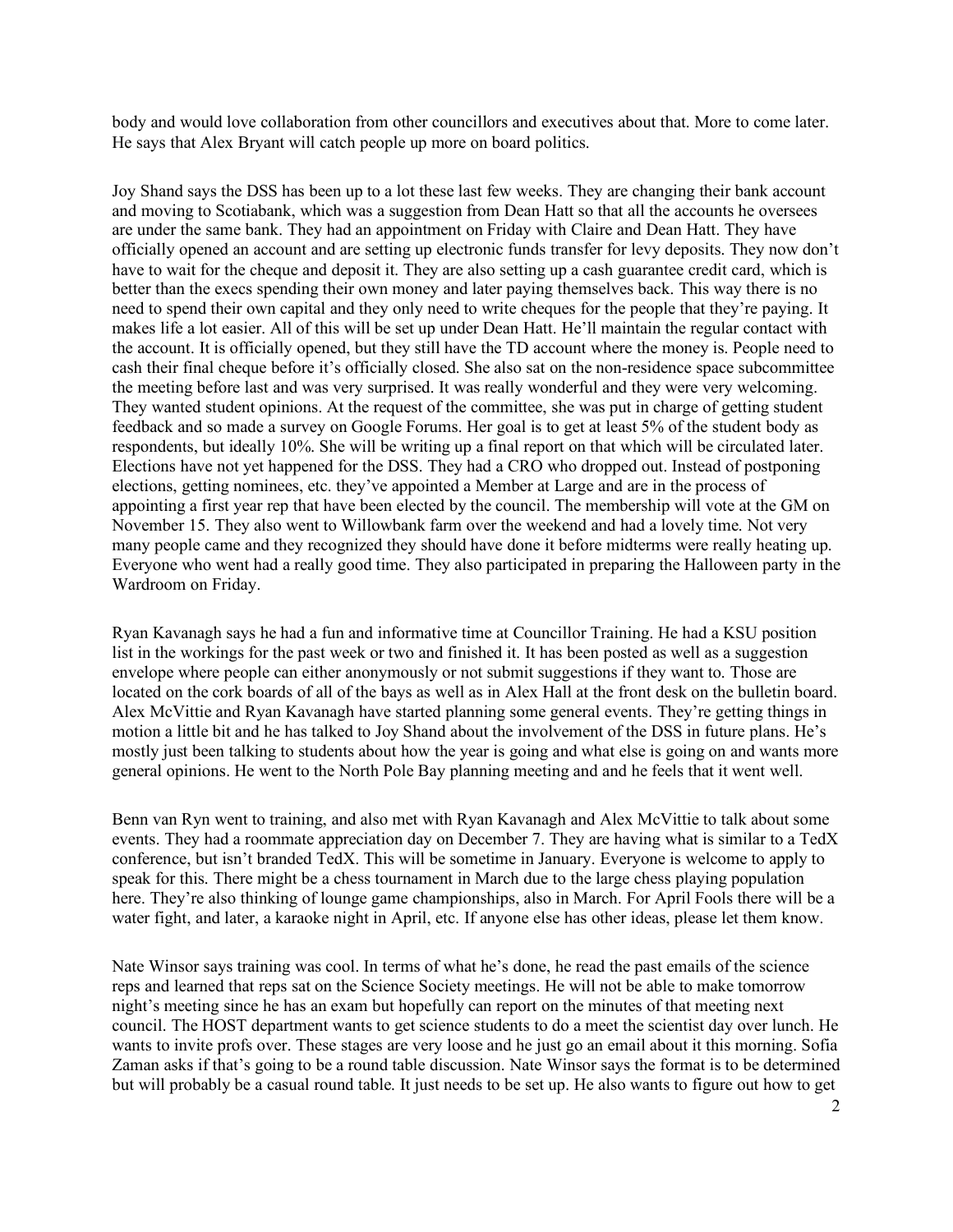in contact with the science students to see if they want to set up a Science Society again. He wants a study snacks for science students that can couple with other activities.

Melina Zaccaria has had a quiet couple of weeks. Things happened at the DASS meeting- the Fall Ball was a huge success and was sold out. They made a ton of money and Dal matches whatever they make, so it's double that. There's a new module coming out that helps people pick courses. This was explained in their meeting. They don't want King's classes to get pushed down if they're less popular than Dal courses. She went to a Watch Board meeting on Friday and they released the Watch levy, plus will be looking at the constitution of the Watch. She says Councillor Training was good and there is a lecture at Dal on November 13th about Putin. She will start her monthly meetings with society heads soon as well.

Zoe Brimacombe has finally figured out her office hours, which will be Wednesdays from 5:30 to 6:30. She went to a special CFS-GM to elect an aboriginal student rep- a NSCAD student named Aidan was elected. The Watch Board meeting happened but she could not make this particular meeting. She's excited to get to work on bylaws and operations policy there. It's been a busy few weeks but she hasn't done much with regards to the KSU.

# **4. Reports of the Executive Committee (attached)**

- 4.1 Report of the President
- 4.2 Report of the Vice-President (Student Life)
- 4.3 Report of the Vice-President (Financial)
- 4.5 Report of the Vice-President (External)

Hannah Kaya forgot to include in her report that the national aboriginal caucus sent some resources on not stereotyping and will also talk about national support on the tuition reset at the GM in November. She also says that Sust King's is focusing on Bill 111 right now that will be given a second reading in November when Parliament reconvenes. Anyone interested in taking action against environmental racism should go to the Sust King's meeting on Friday or talk to Matt Green. She also mentions that the Queer Services caucus is meeting on Tuesday at 3 pm at South House. Taylor Saracuse asks what environmental racism is. Hannah Kaya says certain people are disproportionately affected by resource extraction. Alex Bryant says Google is really useful for questions like these. Zoe Brimacombe is curious about when Sust King's meets on Friday. Hannah Kaya says usually around 4:30, but they're not meeting this upcoming Friday.

4.5 Report of the Vice-President (Communications)

## **5. Action Items**

#### 1. BIRT the King's History of Science and Technology Society be ratified for the 2015-2016 \_ academic year.

## *Moved by Alex McVittie*

Alex McVittie says the HOST society is very active on our campus and it's a fantastic society. Every year they submit their bank statements and no one has to run after them. They're talking about the popularization of HOST and science students. It also helps HOST students and faculty talk. They're publishing a journal once per academic year. She recommends it to pass. We move to a vote. The motion passes.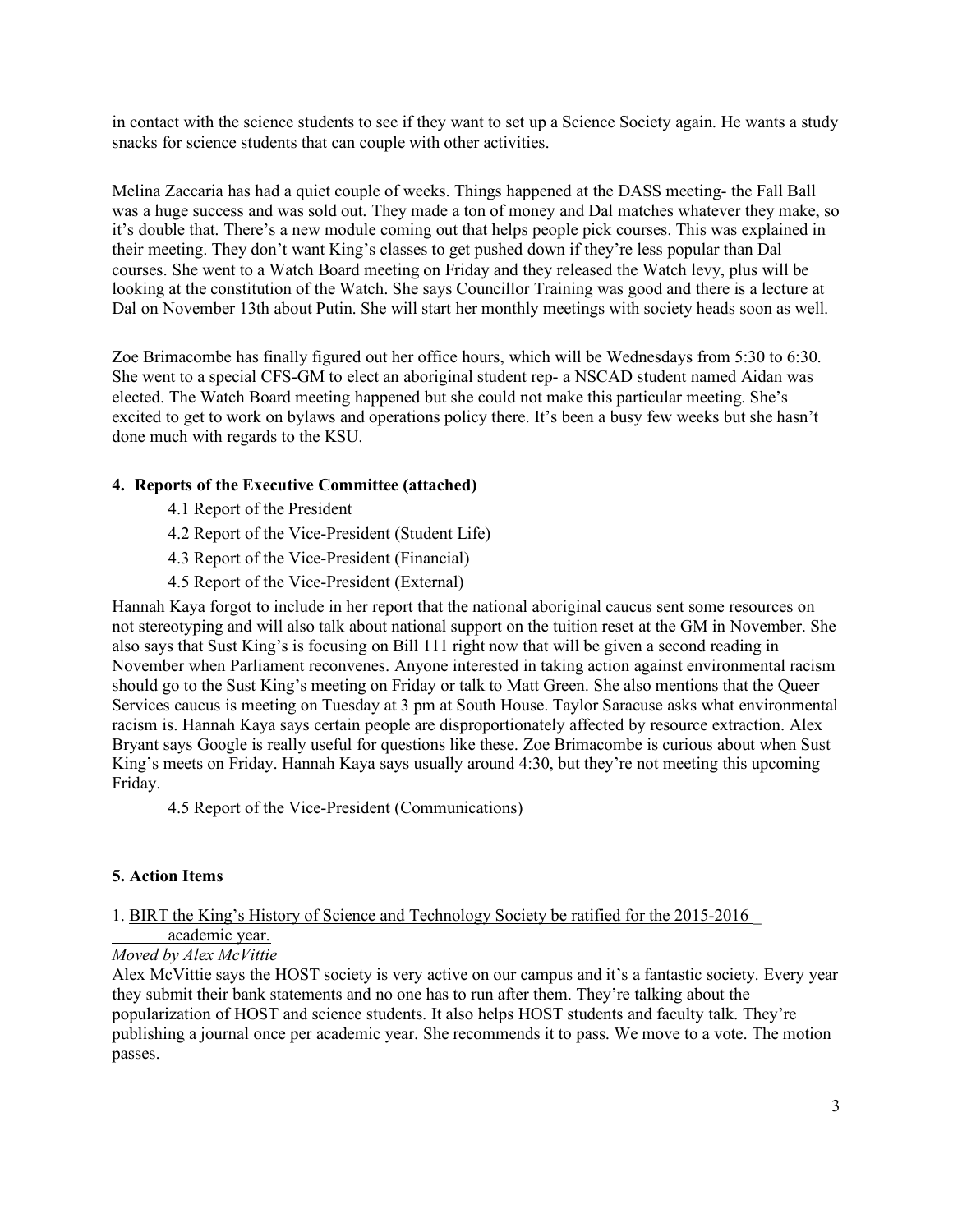2.BIRT Young Alexandra Society receive \$48.77 in contingent funding to fund snacks for exam de-stresser movie night and hot-chocolate giveaway for Queen Alexandra's Birthday, happening on November 21 and December 1st respectively.

*Finance Committee recommends approval*

Aidan McNally says they're planning two events but are requesting funding together, which is nice. The movie they're showing will probably be Love Actually. They want a relaxing low-key event. It will probably be in the Manning Room and they want to serve popcorn. This is a very nice request, and well done as well. The second event is a hot chocolate giveaway. December 1st is also the night of the FYP position paper so they would love to help people destress. This is really cool. They're using paper cups but encourage bringing down mugs. They're also bringing candy canes from Bulk Barn. It's coinciding with their ticket launch and bake sale. We move to a vote. The motion passes.

3. BIRT SNARC Society receive \$50.00 in contingent funding to make cake & have decorations for the Wall of Women Birthday event happening on Nov.13 in the Wardroom.

# *Finance Committee recommends amendment*

The reason there's a recommendation for amendment is because Aidan McNally thinks it would be better to give \$50 instead of \$63. As many of us might remember, last year the Wall of Women project was a huge success and they had really cool pictures of great ladies put up in the Wardroom. They're now celebrating their one year birthday and it's a cool event in terms of a birthday party but they're also trying to get South House, Venus Envy, and NSBERG to come table during Happy Hour and lady bands are playing after 8 pm. SNARC is distributing their own zines and buttons of would-be FYP ladies. It's around \$10 for decorations, and the rest of the costs are associated with the ingredients for a cake. Claire Barrowman will be making the cake, so it promises to be delicious and there will be enough ingredients to make two cakes. The \$63 included purchasing a cake pan, and this is a capital purchase, which we don't do. They've factored two dollars in for a disposable tin pan which brings it down to \$50. Aidan McNally moves to amend and Alex Bryant seconds this. We strike out \$63 and replace with \$50. We move to a vote. The amendment passes. We move on to the vote about the motion itself. The motion passes, but Melina Zaccaria abstains.

4. BIRT King's Dance Collective receive \$200.00 in non-contingent funding to offset the costs for \_ the pole dancing workshop hosted on Nov.28th at Studio in Essence.

*Finance committee recommends approval*

The event here is a pole dancing workshop where they expect 15 to 20 students who will pay approximately \$10 each to contribute to the cost.This mitigates the initial cost to participate. This introduces students to a successful local business and also is very cool. Aidan McNally says the first event last year was super fun and she recommends it to all of us. Some concerns at finance committee included whether there would be enough people who'd participate. There are two versions of the event they could run and if only 10 people sign up, the workshop would be an hour long. If they have 15, they could run for more time. It requires a \$100 deposit but once the event is set then we will deposit the \$200 into their bank account. It will be from 2:30-4pm on November 28. We move to a vote. The motion passes.

## 5. BIRT PRIDE Society receive \$15.00 in contingent funding for prizes for the karaoke night hosted on Nov. 6th in the Wardroom.

# *Finance Committee recommends approval.*

PRIDE stands for People Recognizing Individual Diversity and Equality. They're hosting a cool karaoke night and Aidan McNally hopes there's more follow-up on this throughout the week. There will be a contest portion and a time for free play after the contest, and special drinks hosted by the Wardroom. They are just asking for a \$5 card to the Galley and a \$10 card for the bookstore. Alex Bryant just wants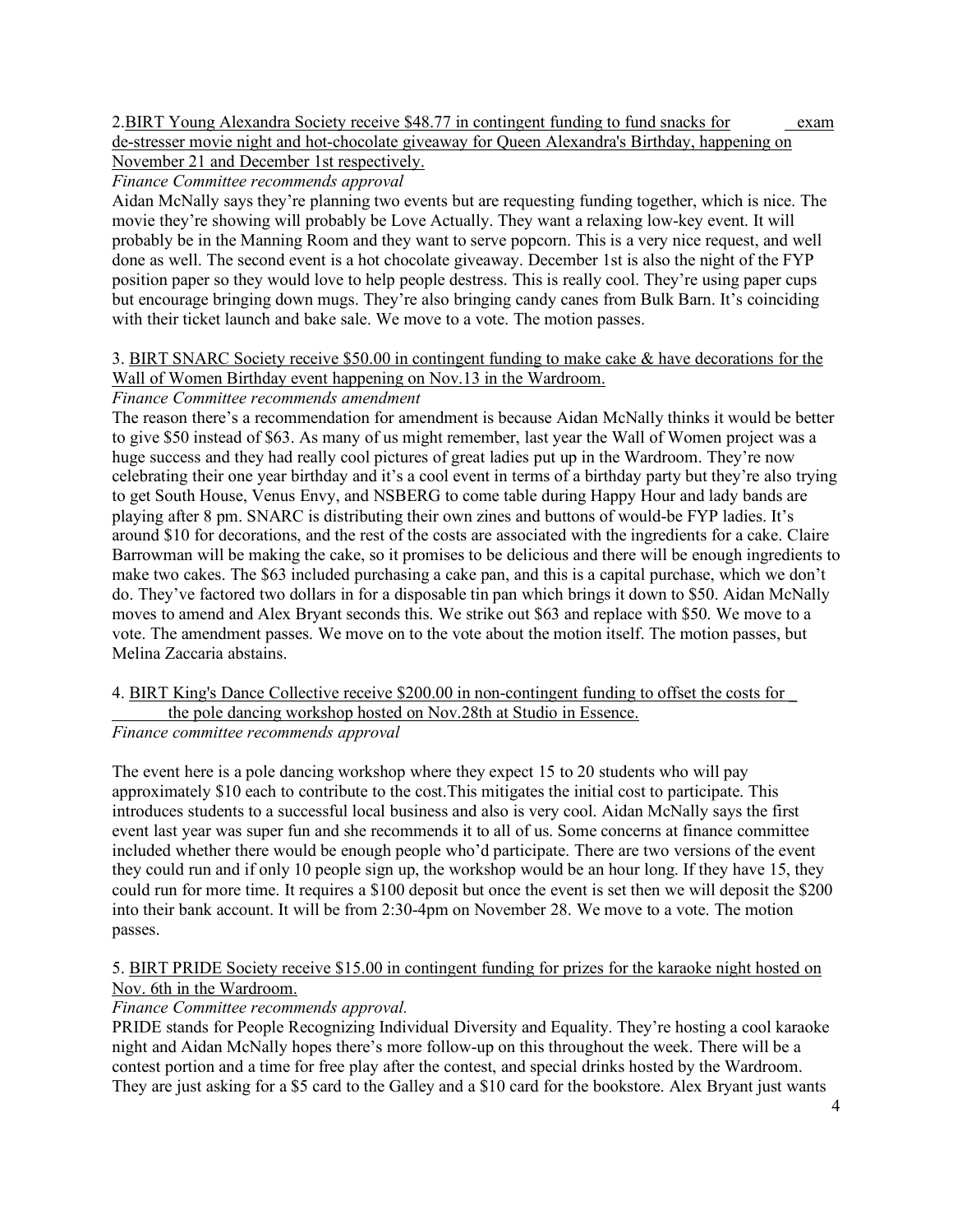to know if they're giving free drinks. Aidan McNally says there will be special drinks hosted by the Wardroom. Zoe Brimacombe is wondering how they're going to rent a karaoke machine. Aidan McNally says they will follow up with more information on this, but presumably will be a microphone and Youtube set up. No machine needed. We move to the vote. The motion passes.

## 6. BIRT King's Journalism Society receive \$50.00 in contingent funding for snacks for pj party/skype date with Kyle Mullen, a freelancer in Beijing, date TBD.

## *Finance committee recommends approval.*

This is a newly ratified society and the first time they're requesting funding. This is a cool social and the date is with a widely published guy who's agreed to have an informal chat with some students about his career and journalism in general. They want to do it between November 4 and November 20. The total of \$50 covers popcorn, hot chocolate, cups, and cookies. This is pretty standard for a society meeting. We move to the vote. The motion passes.

## 7. BIRT King's Understudies Society receive \$75.00 in contingent funding for honoraria for three members of the Halifax improv community to host workshops at King's.

# *Finance committee does not have recommendation.*

The Understudies is a sketch comedy group. Finance committee didn't recommend because they didn't have all of the answers on their funding request. They want to host three workshops on Improv and relevant skills. Mentorship is a critical part of strengthening improv sketch and standup skills. These will impart critical skills to the membership. The Understudies don't have a strong institutional history so this is a strong skill-based foundation. They've outlined the three members of the community. A few questions were how long the workshops are since this would influence the decision- they're an hour and a half and it's three different shops rather than one with three speaks. Allie Graham, in an email, said that it's \$25 for the workshop, not \$75 each. This appears to just be a misunderstanding so the amount should be amended to \$75 total. This covers the cost anyway for one workshop and if she misunderstood, then they can reapply for funding. She motions to amend and Alex Bryant seconds. Ryan Kavanagh asks what \$25 covers, and Aidan McNally says it's the cost per workshop. The amendment passes. We're back to the motion itself. We move to a vote. The motion passes.

# 8. BIRT King's Understudies receive \$50.00 in contingent funding to commission logo for King's

# Understudies Society.

# *Finance committee does not recommend approval.*

The Understudies want to distinguish and unify their publicity and would like a logo for this purpose. They were hoping to have a logo by the time they have an exhibitional showcase in November. Finance Committee was pretty divided to begin with insofar as people wanted to compensate people and artists for their work, but a bit concerned about commissioning art for a number of reasons. There's no precedent and none of the other societies has done this- either someone photoshops something or has a student make art within the society. A professional logo isn't really relevant to the functioning and success of a society. This is also a capital purchase. It's again covered by student fees so if the Understudies ceased to exist then the logo would lose its values. We also have a history of students designing stuff. This wouldn't therefore follow that precedent. Alex Bryant comments that the way Finance Committee talked about this was really useful and probably will be a conversation we need to carry out. We move on to the vote. The motion does not pass.

9. BIRT Marie Dolcetti Koros, Antonia Paquin, and Liam Doherty be elected to the Grad Week \_ coordinator selection committee for Grad Week 2016.

# *Finance Committee recommends approval*

Aidan McNally and Alex Bryant have been working hard on this grad week business and Aidan McNally will take the lead on this. Alex Bryant recommends changing the supervising of this as well to the FVP